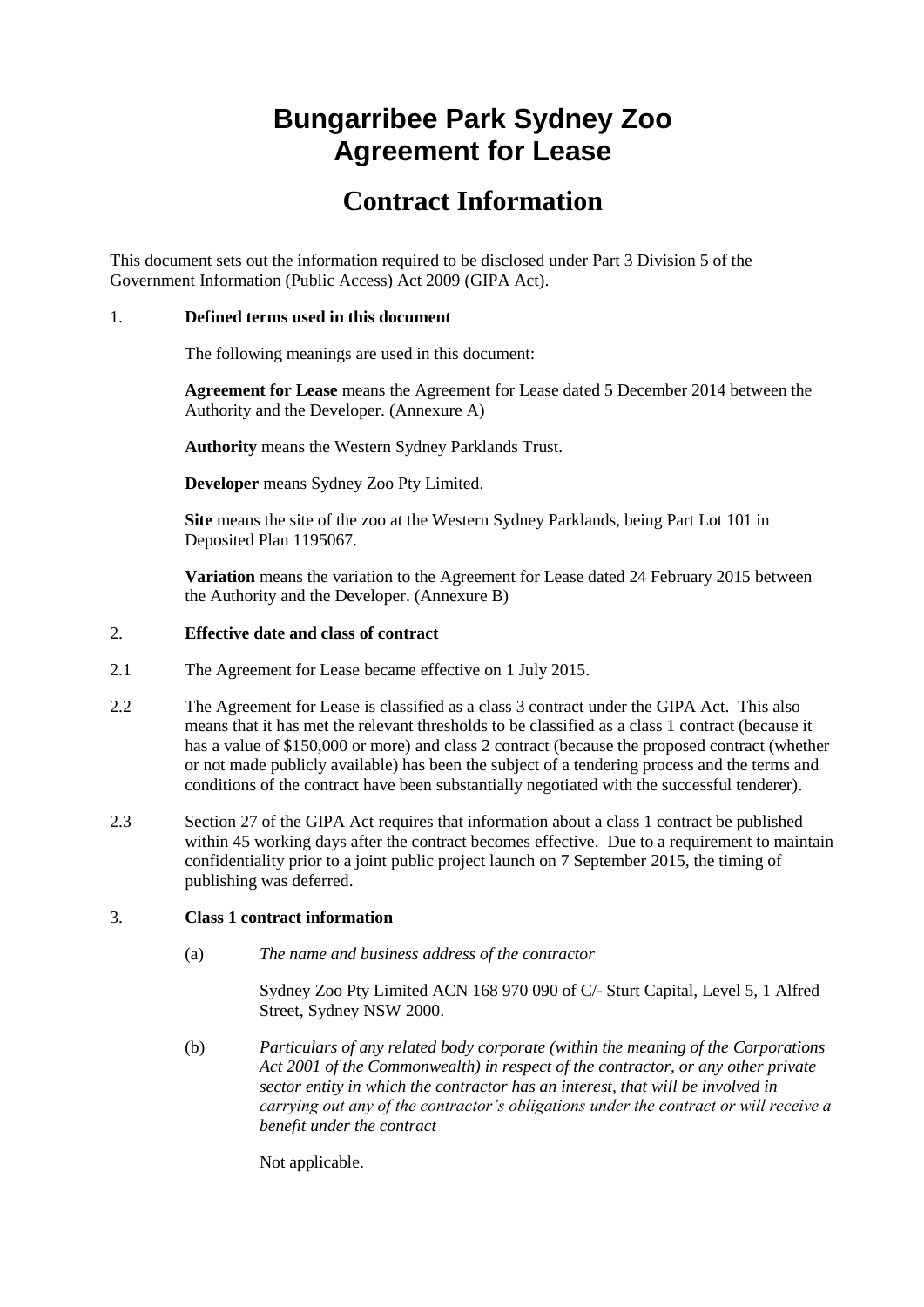(c) *The date on which the contract became effective and the duration of the contract*

The Agreement for Lease became effective on 1 July 2015. The Agreement for Lease term will continue until the development is completed or the Agreement for Lease is terminated.

(d) *Particulars of the project to be undertaken, the goods or services to be provided or the real property to be leased or transferred under the contract*

> The Agreement for Lease grants the Developer rights (and obligations) to undertake the design, funding, construction, management, maintenance and marketing of land, buildings (including theme park rides) and infrastructure at the Site.

> A lease of the Site will be granted to the Developer following practical completion of the development for a term of 40 years, plus a further term of 10 years subject to the Developer expending, prior to the  $35<sup>th</sup>$  year, a capital expenditure of not less than \$20m on new exhibits and facilities and other works prescribed in the Lease.

(e) *The estimated amount payable to the contractor under the contract*

Amounts are generally not payable to the Developer under the Agreement for Lease; however the Authority has obligations to pay for the cost of providing road access and services to the Site boundary. The Authority is to reimburse the Developer, for the cost of the final road surface.

Under the Lease, the Developer is to pay an Annual Rent to the Authority for the term of the Lease.

(f) *A description of any provisions under which the amount payable to the contractor may be varied*

> As described in paragraph (e) above, amounts are generally not payable to the Developer. The cost of the final road surface may vary.

(g) *A description of any provisions with respect to the renegotiation of the contract*

On 24 February 2015 the Agreement for Lease was varied as follows:

- An extension was granted to the deadline for obtaining funding commitment.
- An increase in the initial Rent.
- An extension to the Works Program Dates.

In accordance with Section 33(2) of the GIPA Act a copy of the variation to the Agreement to Lease is included as Annexure B.

(h) *In the case of a contract arising from a tendering process, the method of tendering and a summary of the criteria against which the various tenders were assessed*

> The Authority undertook a public tender process by issuing an Expression of Interest followed by a Request for Proposals.

The Developer was short-listed as a result of that process and subsequently became the Successful Proponent upon entering into the Agreement for Lease.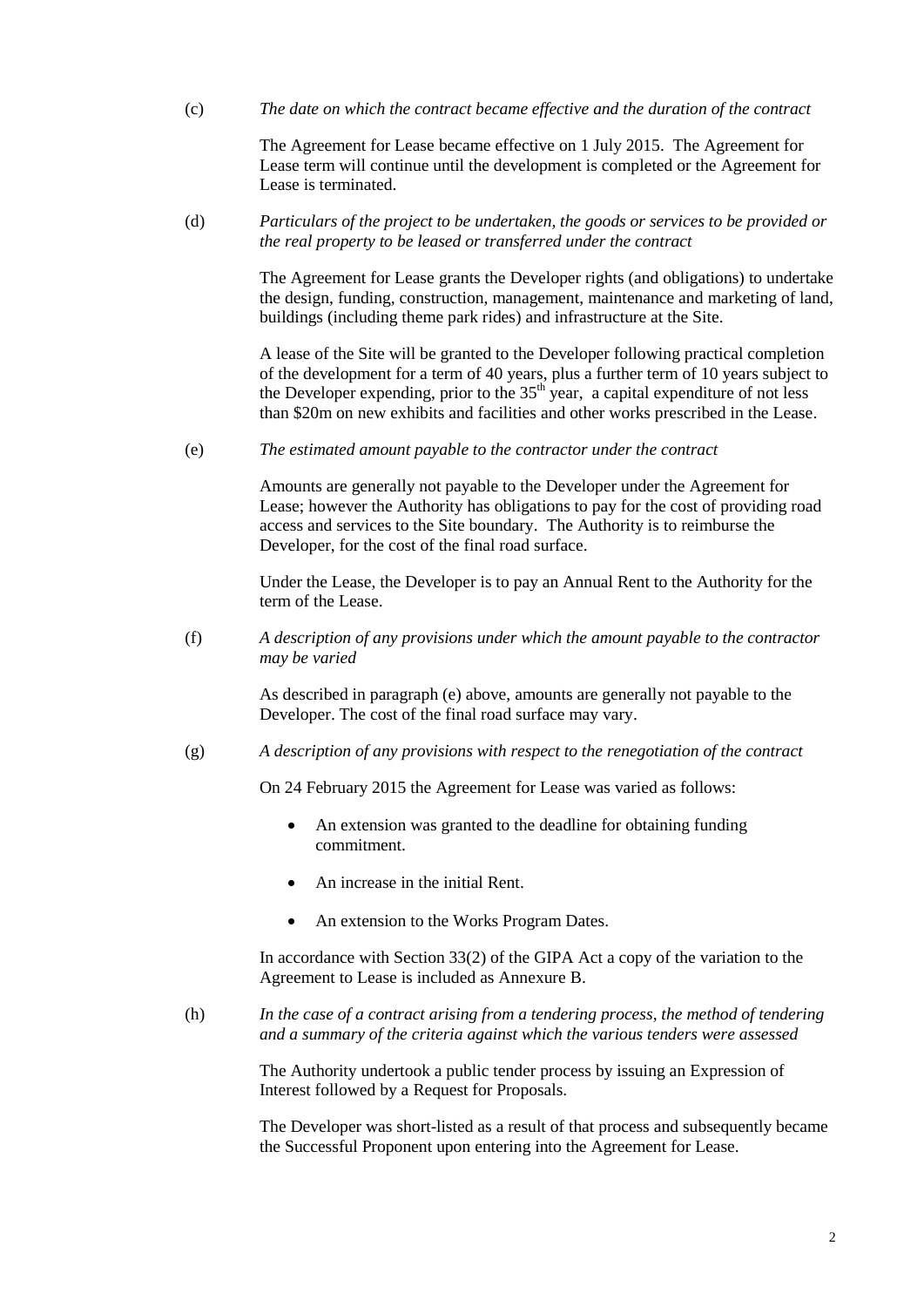The assessment criteria were proposed facility, initial concept plans, experience, financial capacity and financial offer, with equal weighting given to each criteria.

(i) *A description of any provisions under which it is agreed that the contractor is to receive payment for providing operational or maintenance services*

Not applicable.

#### 4. **Class 2 contract information**

(a) *Particulars of future transfers of significant assets to the State at zero, or nominal, cost to the State, including the date of their proposed transfer*

> Economic ownership of the Lessee's fixtures and fittings at the Site could transfer to the Authority following either the earlier of termination or expiry of the lease granted to the Developer, if the Authority does not require the Lessee to remove the Lessee's fixtures and fittings.

(b) *Particulars of future transfers of significant assets to the contractor, including the date of their proposed transfer*

> As described above, following the completion of the development at the Site, a lease will be granted by the Authority to the Developer. The date for the grant of the lease is dependent on achievement of practical completion of the development.

(c) *The results of any cost-benefit analysis of the contract conducted by the agency*

A detailed evaluation of the commercial aspects of the financial offer was undertaken during the tender processes described in paragraph 3(h) above.

(d) *The components and quantum of the public sector comparator if used*

The Authority compared the rental offer for the Site to the commercial market rents received by the Authority on other comparable projects and sites as part of the tender assessment process referred to in paragraph 3(h) above.

The Authority determined that a tender by way of Expression of Interest and Request for Proposals will deliver superior value for money over other delivery models.

(e) Where relevant, a summary of information used in the contractor's full base case financial model (for example, the pricing formula for tolls or usage charges)

> Commercial-in confidence information which is not required to be included in accordance with Section 32 of the GIPA Act.

(f) *Where relevant, particulars of how risk, during the construction and operational phases of a contract to undertake a specific project (such as construction, infrastructure or property development), is to be apportioned between the parties, quantified (where practicable) in net present-value terms and specifying the major assumptions involved*

> The Agreement for Lease allocates substantial risk during the construction and operational phases of the project to the Developer. The Developer has obligations to procure approvals, and then proceed with the construction, and once the project is complete, accept the allocation to it of a range of operational risks.